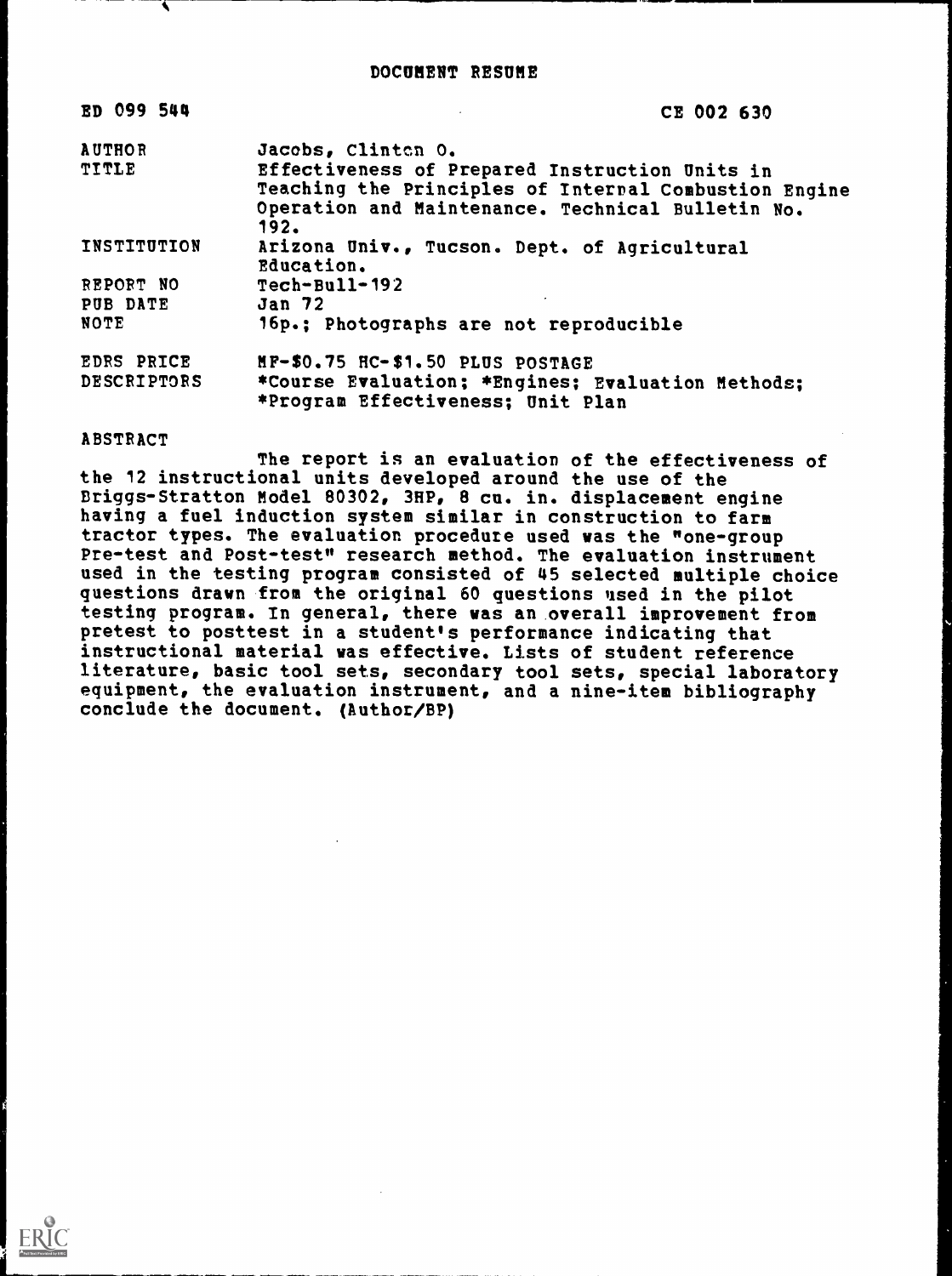# Effectiveness of Prepared Instructional Units In Teaching the Principles of Internal Combustion Engine Operation and Maintenance

U S DEPARIMENT OF HEALTH EDUCATION & WELFARE NATIONAL INSTITUTE OF EDUCATION P 0 .. . . . . . . . . .- . tit '. F'140 ' <sup>I</sup> F X &C <sup>I</sup> .1 IROa. <sup>41</sup> nz I

ATED DO WOT NESE - WHIS TREPRE CATION POSITION OR POLICE

Technical Bulletin 192

Agricultural Experiment Station The University of Arizona Tucson



 $\sim$   $\sim$  $\sim$  $\overline{a}$  ) and  $\overline{a}$  ) and  $\overline{a}$  (i.e.  $\overline{a}$  ) and  $\overline{a}$  ) and  $\overline{a}$  (i.e.  $\overline{a}$  ) and  $\overline{a}$  (i.e.  $\overline{a}$  ) and  $\overline{a}$  (i.e.  $\overline{a}$  ) and  $\overline{a}$  (i.e.  $\overline{a}$  ) and  $\overline{a}$  (i.e.  $\overline{a}$  )

 $L_1 \supset \blacksquare$ 

 $\Box$ 

 $\Xi$ 

 $-1$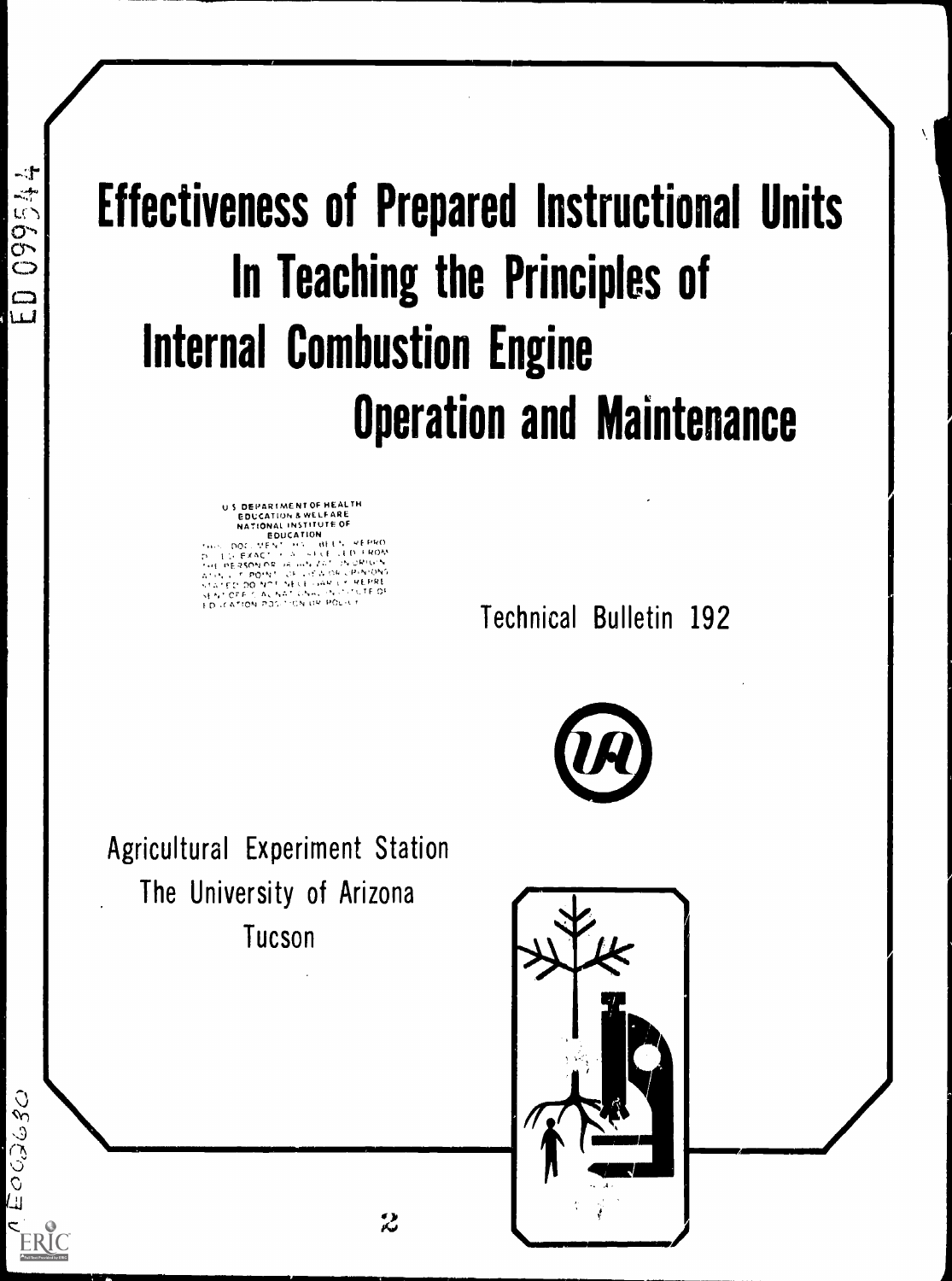# Effectiveness of Prepared Instruction Units In Teaching The Principles of Internal Combustion Engine Operation and Maintenance

A RESEARCH PROJECT Of THE DEPARTMENT Of AGRICULTURAL EDUCATION

> CLINTON 0. JACOBS Project Leader

AGRICULTURAL EXPERIMENT STATION UNIVERSITY OF ARIZONA TUCSON, ARIZONA

> TECHNICAL BULLETIN 192 21/2M JANUARY 1912

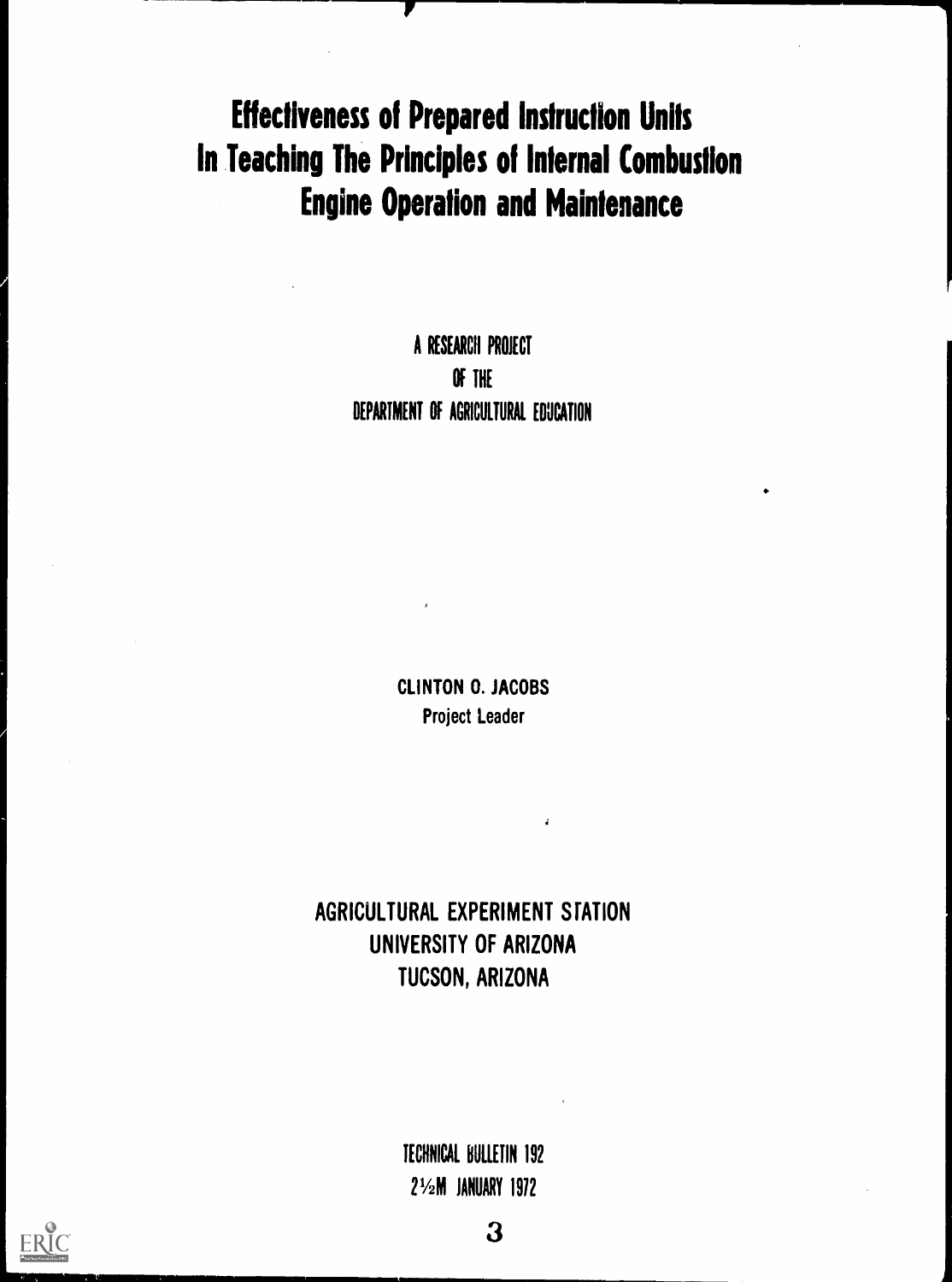The economic magnitude which by conducting a testir<br>the internal combustion engine cooperating teachers. contributes to the production of agricultural products and services in the United States is tremendous.<br>Likewise, the emphasis by departments of agriculture in vocational, secondary and technical schools in offering pre-employment training in Agricultural Power probably exceeds any other instructional<br>area in agricultural mechanization.

During the past ten years, the small single-cylinder, air-cooled<br>scores after having received engine has been universally ac-<br>cepted by departments of agricul-<br>unit. ture in vocational schools to pro-<br>vide students a "hands-on" oppor-<br>tunity to loop begin provident in-service training in the use tunity to learn basic principles of internal combustion engine operation, care and maintenance.

are (1) manufacturers of small en-<br>gines have provided new engines<br>to schools at an attractive price,<br>when the to schools at an attractive price,<br>hence the cost per student is com-<br>paratively low in contrast to making available "hands-on" experi-<br>ences by other methods; (2) the base<br>growth of the small engine manu-<br>facturing and utilization industry facturing and utilization industry<br>(an estimated 9.4 million units of less than 15 hp were produced in 1970)<sup>1</sup> has provided occupational opportunities for graduates in sales, service and repair busines-<br>ses; (3) the subject matter associ-<br>ated with small engine instruction is considered to possess elements tion of Pennsylvania<sup>3</sup> and Miss-<br>which are common and transfer-<br>ouri<sup>4</sup> were utilized to determine able to most types of present day internal combustion engines.

# Purpose of the Study

In the past five years, numerous instructional units treating the<br>subject of internal combustion engines have been developed by vo-<br>cational agricultural educators in developed around the use of the various states, some of which have Briggs-Stratton Model 80302, 3 HP, been published for distribution.  $8$  cu. in. displacement engine hav-

Because teachers of vocational agriculture in Arizona ranked in in construction<br>service training in small gasoline types (Figure 1). engines as a much needed area, a  $\overline{O}$  one new engine was recostaff study was initiated to (1) de- mended for each two students. staff study was initiated to (1) develop an instructional resource Twelve units of instruction were<br>unit in the internal combustion en-<br>identified as necessary to meet the unit in the internal combustion engines for Arizona using the small

ERIC

**Introduction** single-cylinder, air-cooled engine<br>as a teaching model and (2) to evalsingle-cylinder, air-cooled engine subject matter to teach the princias a teaching model and (2) to eval-<br>ples of internal combustion engine by conducting a testing service for

> A review of literature revealed only one other study which had been conducted to determine the effectiveness of instructional units in small internal combustion engines. 2

In the study, the following hypotheses were tested:

- 1. There was no change in the response of students based upon pre-test and post-test instruction using the resource<br>unit.<br>Whether teachers hive had **Figure** 1
- on the performance of stu-<br>The reasons for this acceptance<br>donts involved in the testimal 2. Whether teachers  $h_i$ ve had of the equipment and re-<br>source unit had no effect upsource unit had no effect up-<br>on the performance of stu-<br>dents involved in the testing<br> $\frac{d}{dx}$  =  $\frac{1}{x}$  =  $\frac{1}{x}$  =  $\frac{1}{x}$  =  $\frac{1}{x}$  =  $\frac{1}{x}$  =  $\frac{1}{x}$  =  $\frac{1}{x}$  =  $\frac{1}{x}$  =  $\frac{1}{x}$  =  $\frac{1}{x}$  =  $\$ 
	- 3. The time of the school year when the instruction was conducted had no effect upon the change in student response based upon test score infor- mation.

## Development of Resource Unit

Instructional units published by departments of agricultural educaouri<sup>4</sup> were utilized to determine content and equipment which might be desirable for a resource unit. In addition, manufacturer's literature was reviewed to determine equipment and materials  $\mathbf X$ needed. Also, student reference  $\rm XII$ literature was chosen based upon availability, depth of subject matter, and cost.

 $\log$  a fuel induction system similar  $\mod$  vide in construction<sup>t,</sup> to farm tractor page

Twelve units of instruction were

uate the effectiveness of the units operation, care and maintenance subject matter to teach the princiand subsequently provide valuable



Figure <sup>1</sup> Itecommended Engine Briggs- :Stratton Model 80302

facts related to tractor engine opoped were as folloWs:

- I. Principles of Internal Combustion Engines
- II. Identification and Function of Engine<br>
Parts<br>
Definition of Terms<br>
Valve and Ignition<br>
Timing<br>
Fuel Induction —<br>
Carburetion<br>
Magneto Ignition<br>
Spark Plugs<br>
Tablics Assumed
- III. Definition of Terms
- IV. Valve and Ignition Timing
- V. Fuel Induction Carburetion
- VI. Magneto Ignition
- VII. Spark Plugs
- VIII. Taking Accurate Measurements
	- IX. Using the Torque Wrench
	- X. Maintenance and Repair Techniques
	- XI. Governors
- XII. Daily Service and Operation

The resource unit content was manual was developed which pro-<br>veloped around the use of the vided unit outlines, teaching tech-Briggs-Stratton Model 80302, 3 HP, niques and answers to questions.\*<br>8 cu. in. displacement engine hav- A student's manual also was pro-<br>ing a fuel induction system similar vided which identified reference construction to farm tractor page numbers specific to the listed<br>pes (Figure 1). The new engine was recom-<br>one literature and student's texts<br>ended for each two students. Which were recommended are il-<br>Twelve units of inst From the above units, a teacher's A student's manual also was proence literature and student's texts which were recommended are il-

objective of providing sufficient provide the recommended refer-It was suggested that teachers

1. George H. Seferovich, Power Outdoor Equipment: More and More Market: Lawn/Garden/Outdoor Living, June 1970, p. 12, 13, 32, 33.<br>2. Lewis C. Ayers. "The Development and Evaluation of a Unit of Instruction on Small Gasolin **3.** Lewis C. Ayers, H. J. Hoerner and L. P. Grant, Small Gasoline Engine. Student Handbook, Teacher Education Series Vol. 10<br>No. 4(s), 1969, The Pennsylvania State University, University Park. Pennsylvania, 76 pages.<br>4. C



4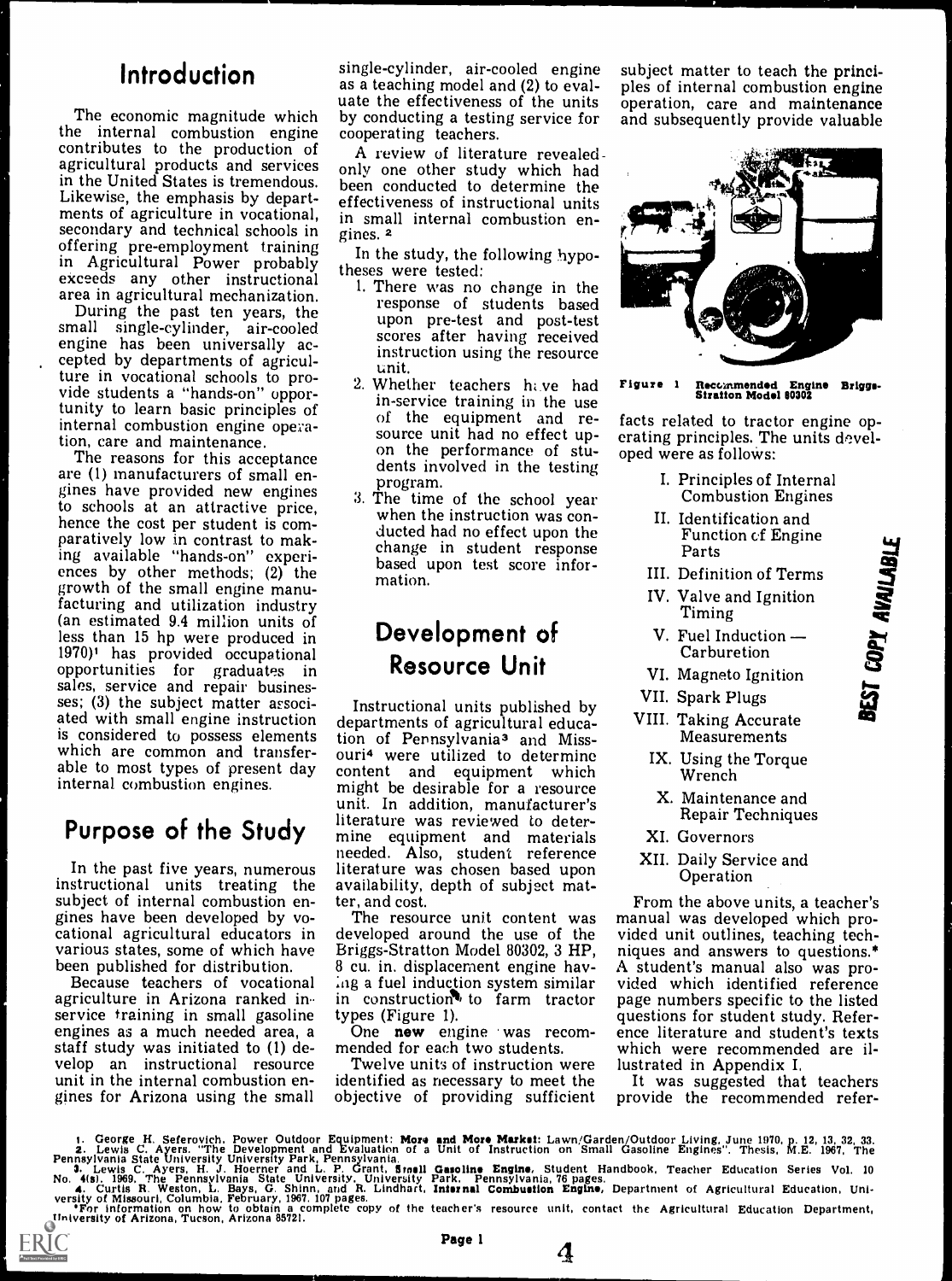ences in sufficient numbers to sup-<br>ply one copy for each student in<br>the largest class.

One engine was considered to be mended model was provided for<br>a work station. A recommended each two teachers.<br>list of basic tools for each engine Besides performing the recomlist of basic tools for each engine<br>was developed in cooperation with mended steps of procedure to dis-<br>Snap-On Tool Corporation and assemble, study the working parts,<br>Briggs-Stratton Company repre- take measurements, reas Briggs-Stratton Company repre- take measurements, reassemble, sentatives (see Appendix II). A and operate the engine, the teach-secondary list of tools, one set for ers were instructed in operating secondary list of tools, one set for ers were instructed in operating<br>each three engines, also was re-<br>commended (see Appendix III). Six teachers from this group<br>Suggested special laboratory agreed to pilot test the resour

which included timing disc, gra-<br>duated cylinder, torque wrench adapter, and other special equip- ment, is illustrated in Appendix IV.<br>A method to control loss of parts

A method to control loss of parts choice questions on a pre-test to and tools as students progressed post-test basis to a total of 86 through the program of engine dis-<br>students. assembly and reassembly was con-<br>sidered essential. Thus, a storage to submit recommendations to im-<br>box was developed as illustrated in prove the resource units. As a re-<br>Figure 2 to serve as a work station sult, minor ch and a method of permitting stu-<br>dents assigned to the station to retain control of hardware by being able to lock the box after each class activity.

# In-Service Teacher Training and Pilot

In-Service Teacher<br>
Training and Pilot<br>
Testing<br>
An intensive two-day workshop<br>
for 18 teachers of vocational agri-<br>
Contribution of the auth-<br>
Sure during the 1968 Christmas<br>
School vacation period using the An intensive two-day workshop culture was conducted by the auth-<br>or during the 1968 Christmas during the 1968 Christmas school vacation period using the a willingness<br>resource units and recommended ing program. resource units and recommended ing program.<br>equipment. Design of the study was based

The Briggs-Stratton Corporation and Snap-On Tools Corporation



Figure 2. Suggested Work Station and Storage

ment. All twelve instructional units were taught during the training pendix V) consisted of 45 selected sessions. One engine of the recom-

and operate the engine, the teach-

agreed to pilot test the resource the response of students to the subject matter during the 1969 spring opportunity for retaining the dis-<br>term. The pilot testing included criminatory power of each term. The pilot testing included criminate<br>the administration of a written ex- question. the administration of a written examination of 60 selected multiplepost-test basis to a total of 86 sponses to the test were received students.<br>and manually scored. For purposes students.

to submit recommendations to improve the resource units. As a re- instruction, the responses to indi-<br>sult, minor changes and corrections vidual questions were entered on and student's manuals.

# Method of Procedure Ignition and (3) Engine Repair.<br>Profile information on each stu-

**Testing Example 3** were published and disseminated vertical agrirevised resource unit in Internal quotient number, number of years<br>Combustion Engines, including farming experience and the num-Combustion Engines, including teacher's and student's manuals, ber of years enrolled in vocational were published and disseminated agriculture courses was collected were published and disseminated culture in the State of Arizona. whether these data would provide

Prior to the start of the fall semester, 1969, fourteen teachers representing 218 students indicated years of experience in teaching vo-<br>a willingness to cooperate in a test- cational agriculture was identified a willingness to cooperate in a test-

provided representatives to assist the was measured before the inde-<br>with the practical instruction and donated use of tools and equip-<br>which the amount of change was upon the "one-group Pre-test to Post-test" research method.<sup>5</sup> In this process, the dependent varia- The primary objective of this<br>ble was measured before the inde- study was to determine the amount pendent variable was applied, after of change in understanding which<br>which the amount of change was students exhibited for the princi-<br>computed. The set of internal combustion en-

The evaluative instrument used



principles and teaching techniques. resource unit.<br>Six teachers from this group Test questions and pages were not numbered and the order of collating the five sheets was varied, thus providing a more equal

In addition, teachers were asked of evaluating the strengths and submit recommendations to im- weaknesses in the twelve units of From the fourteen cooperating schools, 218 usable students responses to the test were received of evaluating the strengths and vidual questions were entered on IBM punch cards according to three subject matter areas. These were (1) Principles of Engine Operation, (2) Fuel Induction and Ignition and (3) Engine Repair.

During the summer of 1969, the dent regarding age, intelligence quotient number, number of years ber of years enrolled in vocational for the purpose of determining correlative relationships to test responses. Also the number of years of experience in teaching vofor each of the fourteen teachers.

# Analysis of Data

The primary objective of this of change in understanding which students exhibited for the princigines as a result of having been in-



5

5. Debold E. Van Dalen and M. J. Meyer. Understanding Educational Research, McGraw-Hill, Inc., 1966, pp. 230-232.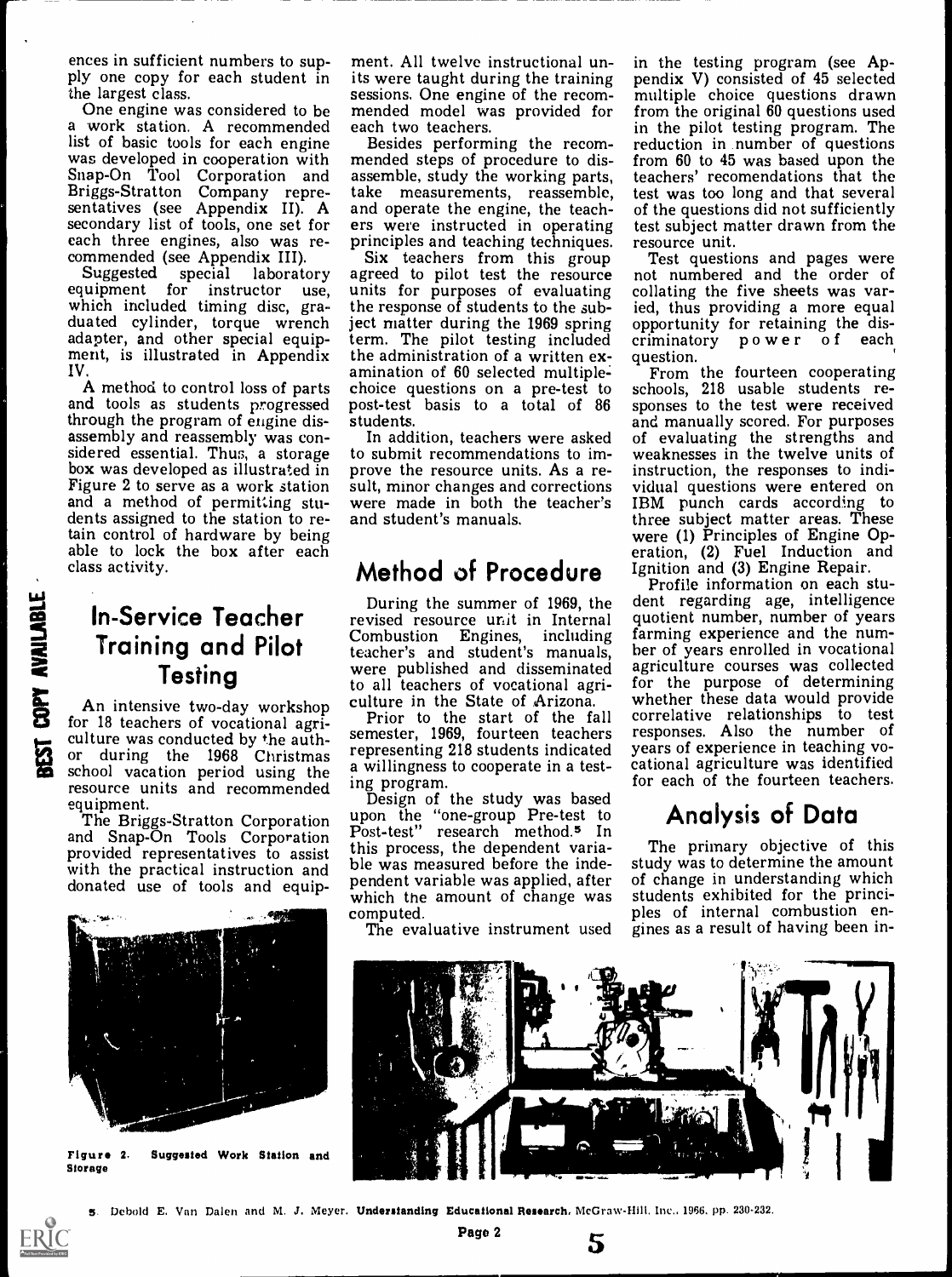volved in instruction using the<br>small engine as a teaching model and the resource unit as an instruc-<br>tional guide.

The principle concern was to determine whether there was a sig-<br>nificant change in understanding I<br>from pre- to post-test results and I whether the observed differences M were of such a magnitude that the change could not be attributed to chance factors or sampling variations.

## Test Instrument Evaluation

The importance of the data reported in this study which concerned the effect of a prepared resource unit on instruction in the integral combustion engines for  $h'g'$  school students is directly related to the performance of the in:. rument used to collect the data. A; previously reported, the instru $m$  ot consisted of 45 multiple-<br>choice items in a written examination which was administered as a pre- and post-test.

The test items used were screened from 60 items used in the pilot

From the data gathered in this study, it was possible to obtain<br>several descriptive performance criteria relative to the test instrument. As illustrated in Table 1, the test was calculated to have a reliablity coefficient of .86. Reliability refers to the internal consist- ency of test scores within one measurement.

coefficient was calculated in order to obtain a stability indicator of<br>the test performance.<sup>1</sup>

A high degree of confidence in reliability is indicated by a large numerical coefficient. Coefficients to which each test item was capable<br>in the .80's - .90's are commonly of discriminating between pupils in the .80's - .90's are commonly of discriminating between pupils<br>reported for standardized tests of of high and low achievement. The reported for standardized tests of aptitude and achievement admin-

used in this evaluation involved a time spread of 6 to 8 weeks, it is believed that the test instrument used had an acceptable degree of reliability based upon a coefficient calculated to be .86.

test. A test should be neither too Twenty-nine items or 64.5 per cent easy nor too difficult to avoid had discriminatory power of .21easy nor too difficult to avoid had discriminatory power of 21-<br>low reliability of scores. A com- .50, while thirteen items (29 per

ERIC

#### TABLE 1

#### SELECTED FACTORS FOR DETERMINING THE EFFECTIVENESS OF A 45 ITEM EVALUATION INSTRUMENT'

| EVALUATIVE FACTOR                     | NUMERICAL DATA |
|---------------------------------------|----------------|
| Reliability (Correlation coefficient) | .86            |
| Difficulty (Average Score)            | 56%            |
| Discriminatory Power Coefficient      | .119 to .729   |
| Mean                                  | $25.25$ items  |
| <b>Standard Deviation</b>             | 7.6            |
| 1 Post-test data analysis used        |                |
|                                       |                |

#### TABLE 2

#### DISCRIMINATORY POWER COEFFICIENT CHARACTERISTIC OF THE 45 ITEM TEST INSTRUMENT IN INTERNAL COMBUSTION ENGINES

| COEFFICIENT RANGE BY<br><b>CATEGORIES</b><br>20<br>.21<br>.50<br>.51<br>.80<br>.81<br>1.00 | <b>NUMBER OF</b><br>TEST ITEMS<br>ю<br>29<br>13                  | PER CENT<br>ITEMS<br>6.5<br>64.5<br>29.0<br>0.0 |  |
|--------------------------------------------------------------------------------------------|------------------------------------------------------------------|-------------------------------------------------|--|
| Total                                                                                      | <b><i><u>Programmation and Community Community</u></i></b><br>45 | l 00.0                                          |  |

#### TABLE 3

#### COMPARATIVE DIFFERENCE BETWEEN MEAN CORRECT RESPONSES ON PRE-TEST AND POST-TEST BY AREAS OF SUBJECT MATTER AND COMBINED SCORES  $(N = 218)$

| <b>SUBJECT MATTER</b><br>AREAS OF TEST                  | NO.<br><b>QUESTIONS</b> |          | MEAN CORRECT TEST<br><b>SCORE RESULTS</b> |                   |        |
|---------------------------------------------------------|-------------------------|----------|-------------------------------------------|-------------------|--------|
| Principles, Internal                                    |                         | Pre-test | Post-test                                 | <b>Difference</b> | t*     |
| <b>Combustion Engine</b>                                | 20                      | 09.138   | 11.830                                    | 02.692            | 7.851  |
| Fuel Induction and<br><b>Ignition</b>                   | 16                      |          |                                           |                   |        |
|                                                         |                         | 05.628   | 08.638                                    | 03.010            | 11.193 |
| Engine Repair                                           | 9                       | 03.358   | 04.780                                    | 01.422            | 8.157  |
| Overall Scores<br><b>Combined Areas</b>                 | 45                      | 18.124   | 25.248                                    | 07.124            | 10.612 |
| $t^* = 1.960$ at .05 level<br>$\sim$ 2.592 at .01 level |                         |          |                                           |                   |        |
| $\therefore$ 3.901 of 001 lovel                         |                         |          |                                           |                   |        |

3.291 at .001 level  $df = 434$ 

Using the Kuder-Richardson, the 50 per cent mark is an indicator Formula 20 method, a reliability of a desirable level of difficulty. The value calculated for this instrument was 56 per cent.

istered within a fixed time period. item obtained for this study indi-<br>Because the testing program cated coefficents ranging from .119 A third measure used to evaluate the effectiveness of the test instrument was to determine the degree .80 range is ranked very good to which each test item was capable outstanding in discriminating powdiscriminating power of each test generally had the ability to satis-<br>item obtained for this study indi-<br>cated coefficents ranging from .119 performance of low and high to .729. Table 2 shows the coefficients by number of test items when items ranked in the averag<br>arranged according to four coeffic- standing coefficent rating. arranged according to four coefficient range categories.

A measure of difficulty also is determined to have discriminatory<br>an indication of the reliability of a power of .20 coefficent or less. posite test score which approaches cent) had a coefficient range of 51-From this data it can be seen that three of the test items were determined to have discriminatory power of .20 coefficent or less. Twenty-nine items or  $64.5$  per cent to be<br>had discriminatory power of .21 - . .<br>information, while thirteen items (29 per cent) had a coefficient range of .51- conclud

.80. There were no items having very high, (.80-1.00) discriminatory power.

Generally, the range of .21 - .50 coefficient is considered to indicate average acceptability while a .51 - .80 range is ranked very good to er. From this data, it is believed that the evaluative instrument generally had the ability to satisfactorily discriminate between the achievers since 93.5 per cent of the items ranked in the average to out-

The three test items that were found to be low in coefficient were reviewed to determine whether there was a possibility that the items were poorly worded, failed to be answered by instructional information in the resource unit, or were mechanically poor. It was<br>concluded that the items were **not** 

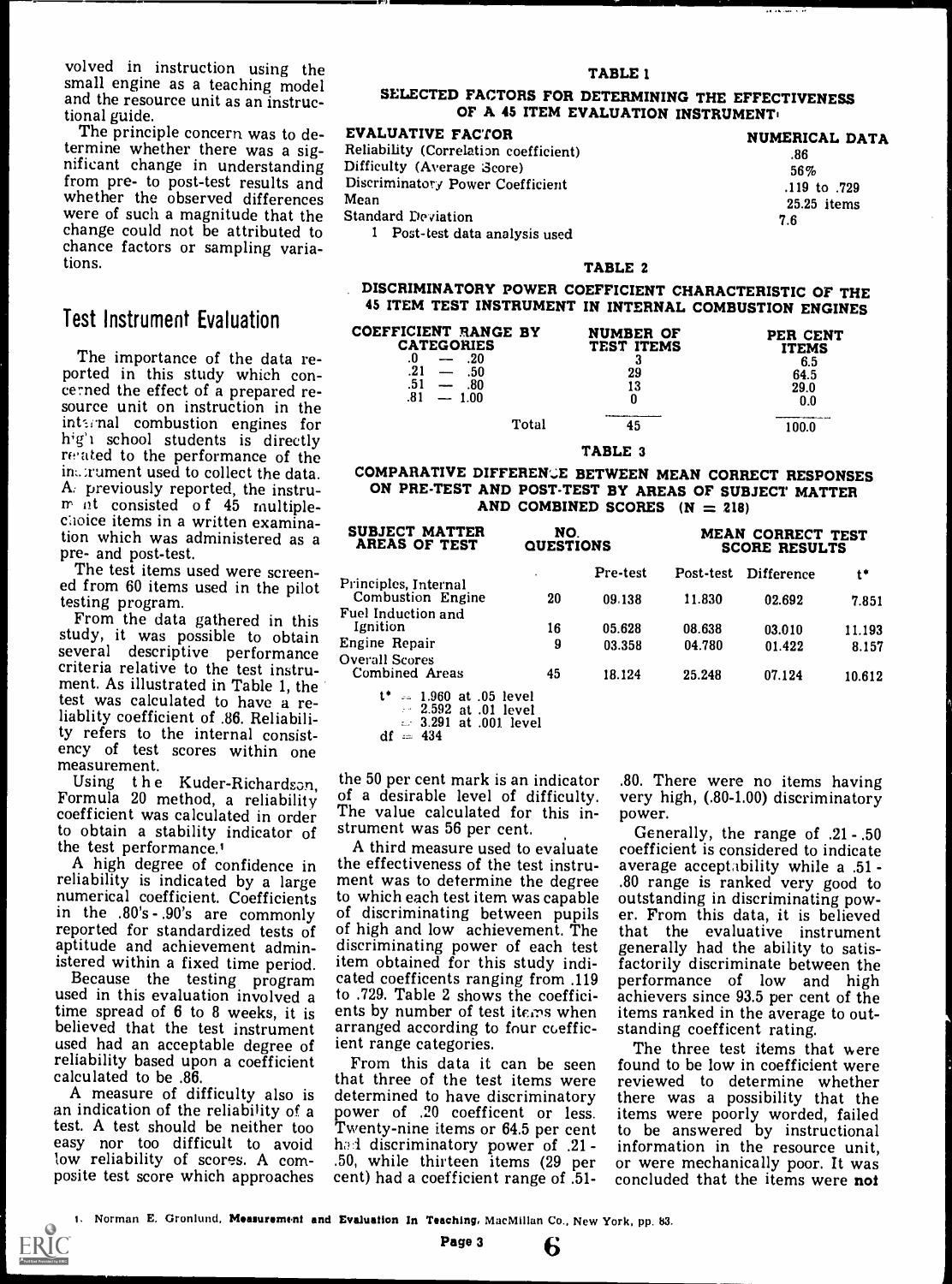#### ANALYSIS OF VARIANCE OF MEAN DIFFERENCE IN PRE-TEST LUCULE IN THE SERVICE OF MEAN AND POST-TEST PERFORMANCE OF STUDENTS PASED UPON CEIVED IN-SERVICE TRAINING STATUS OF TEAC. IERS  $(N = 218)$

| <b>SUBJECT MATTER</b>                                             |                                                                        | MEAN DIFFERENCE - PRE-TEST to POST TEST                                |                                    |                |
|-------------------------------------------------------------------|------------------------------------------------------------------------|------------------------------------------------------------------------|------------------------------------|----------------|
| AREAS OF TEST                                                     | Students of<br><b>Teachers</b><br>Receiving no<br>Training<br>$N = 79$ | Students of<br><b>Teachers</b><br>Receiving<br>Training<br>$-139$<br>N | Mean<br>Score<br><b>Difference</b> | $\mathbf{F}^*$ |
| Principles of<br><b>Internal Combustion</b>                       |                                                                        |                                                                        |                                    |                |
| <b>Engine Operation</b>                                           | 2.220                                                                  | 2.957                                                                  | .729                               | 2.84           |
| <b>Fuel Induction and</b>                                         |                                                                        |                                                                        |                                    |                |
| Ignition                                                          | 2.291                                                                  | 3.417                                                                  | 1.126                              | 7.43           |
| Engine Repair<br>Overall Scores                                   | 0.506                                                                  | 1.942                                                                  | 1.436                              | 24.84          |
| <b>Combined Areas</b>                                             | 5.025                                                                  | 8.317                                                                  | 3.292                              | 14.59          |
| ${\bf F}^{\bullet}$<br>$= 2.74 \, \omega$<br>$= 3.89$<br>$\omega$ | level<br>$\cdot$<br>.05<br>level                                       |                                                                        |                                    |                |
| -- 676 ወ                                                          | በ1<br>level                                                            |                                                                        |                                    |                |

 $\cdot$  revel df  $=$  1 and 216

#### TABLE 5

#### ANALYSIS OF VARIANCE BY QUARTERS OF SCHOOL YEAR Repairs with F values of 7.43 and IN WHICH SUBJECT MATTER WAS TAUGHT

 $(N = 218)$ 

SUBJECT MATTER AREAS OF TEST

MEAN DIFFERENCE, PER CENT OF QUESTIONS ANSWERED CORRECTLY: PRE-TEST TO POST-TEST

|                                                         | SCHOOL YEAR QUARTERS   |                    |                    |                    |                |
|---------------------------------------------------------|------------------------|--------------------|--------------------|--------------------|----------------|
|                                                         | First<br>$N = 8$       | Second<br>$N = 22$ | Third<br>$N = 117$ | Fourth<br>$N = 71$ | $\mathbf{F}^*$ |
| Principles of<br>Internal Combustion                    |                        |                    |                    |                    |                |
| <b>Engine Operation</b>                                 | 24.40                  | 5.95               | 14.60              | 11.65              | 2.40           |
| <b>Fuel Induction and</b><br>Ignition                   | 22.65                  | 18.50              | 21.40              | 14.18              | 2.49           |
| Engine Repair                                           | 26.30                  | 12.20              | 21.58              | 6.28               | 7.29           |
| <b>Overall Scores</b><br><b>Combined Areas</b>          | 24 20                  | 13.42              | 18.40              | 11.40              | 5.15           |
| $\approx 2.65$<br>W.<br>$\mathbf{F}^*$<br>⊕<br>$= 3.88$ | .05 level<br>.01 level |                    |                    |                    |                |

 $df = 3$  and 214

inferior in .:uality and substance and should be retained for future were involved in the internal com<br>testing programs. bustion engine instructional unit.

parison, the 45-item test was found to possess characteristics descriptive of a desirable evaluative instrument for determining the effectiveness of the instructional resource unit concerning the internal combustion engine.

## Change in Understanding Results

When the data for this study<br>were compared on overall test<br>score mean difference in response. there was determined to be an increase of 39.3 per cent in understanding by the 218 students who were involved in the internal com-

When the reliability value of .86. A comparison of the mean num-<br>the degree of difficulty of 56 per ber of correct responses between<br>cent, and the discriminating pow-<br>pre-test and post-test by areas of<br>er data were interre bustion engine instructional unit. As shown of the mean num- between performance was the time in the subject matter is shown in Table 3. Also included is the computed units were taught. As shown in Fisher's test values of Fisher's test values of observed difference in mean test score between subject matter areas and combined scores. In all three subject matter areas and combined on the mean difference in correct scores, there was sufficient evidence to refute the hypothesis of pecially in the Engine sufficient difference at the and overall results. no sufficient difference at the .001 level of 3.291 at 434 degrees of freedom.

It was anticipated that one of the factors which  $n - ct$  contribute to a difference in  $\mu$ . formance

the hypothesis that there was no overall scores of all subject matof students on the post-test would be whether the teacher had received in-service training on how<br>to utilize the resource unit prior to his being involved in the testing program. As shown in Table 4, there was sufficient evidence at the .01 level of significance to reject difference in performance of 79 students whose teachers had not received training, compared to 139 students whose teachers had received training when compared to ter areas.

1.126 7.43 The computed mean score difference of 3.292 represents a  $65\%$ greater increase in student under-<br>standing when the teacher had reference of 3.292 represents a 65%<br>greater increase in student under-<br>standing when the teacher had re-<br>ceived inservice training.<br>Contributing to the highly sig-

nificant results on overall test scores for trained teachers were<br>the subject matter areas of Fuel Induction and Ignition and Engine<br>Repairs with F values of 7.43 and<br>24.84, respectively.

The area of Principles of Internal Combustion Engine Operation showed a mean difference of 7.29 in score increase for the trained teacher, which was significant at the .1 level.

Third Fourth  $F^*$  Based upon the performance of  $N = 117$   $N = 71$  students' response to test ques-Based upon the performance of tions, the data indicates that the greatest effect of inservice training was obtained in the areas of Fuel Induction and Ignition and Engine

Apparently, all teachers were generally more informed in prin-<br>ciples of engine operation, com-<br>pared to their knowledge in the<br>other subject matter areas based upon student performance.

#### Effect of Time in School Year

A second variable which was tested for its effect as a factor performance was the time in the difference in the  $\overline{F}$  value at the .01 level to indicate that time in the school year had an influence scores a student would attain, especially in the Engine Repair Area

**Effect of In-Service Training** the number of (N) students in-<br>volved by quarters and (2) the The reasons for this difference may be due to (1) the variation in  $\frac{1}{2}$  volved by quarters and (2) the tendency to run out of time during the second and fourth quarters of a school year. when the conse-

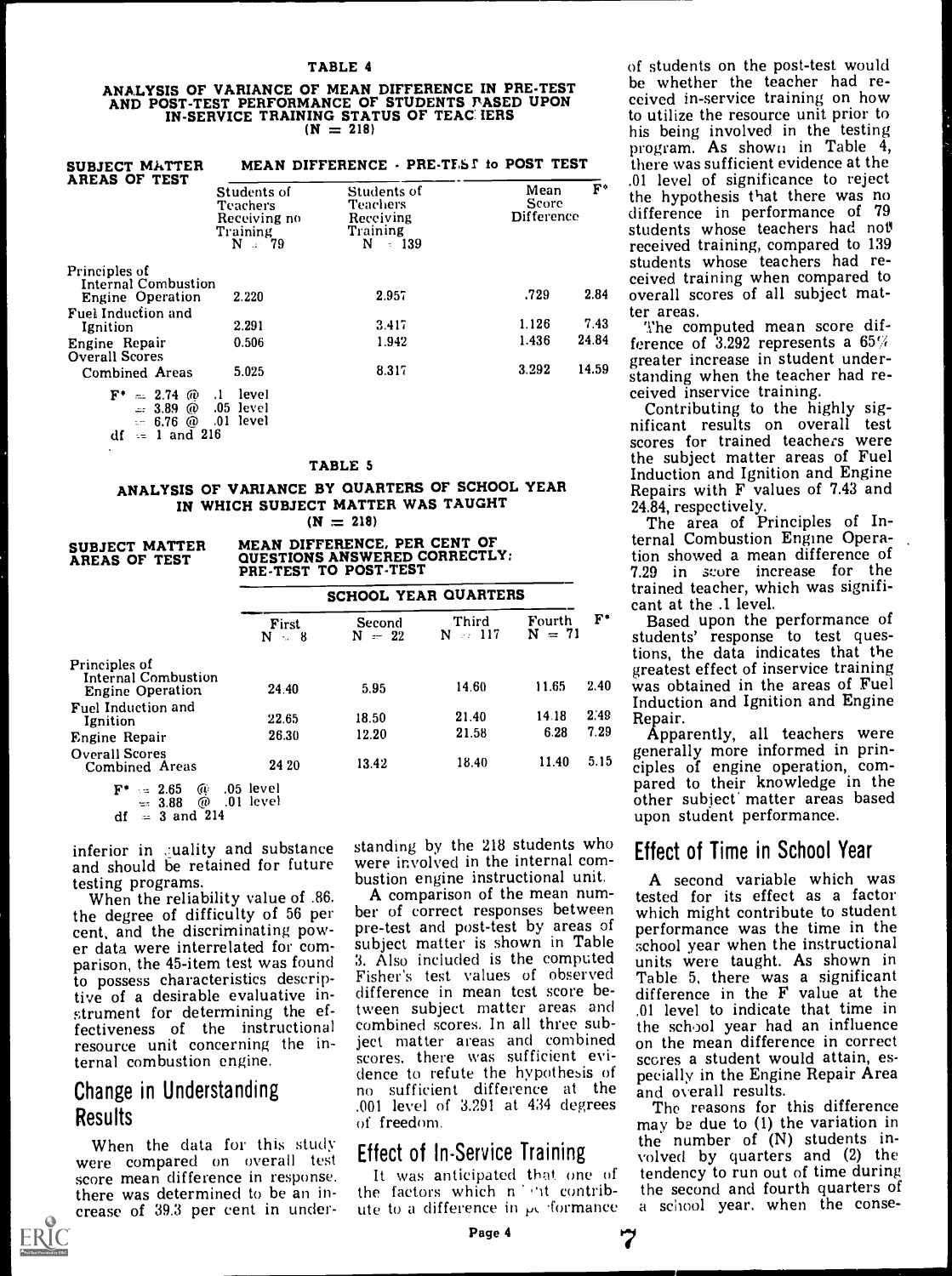#### CORRELATION COEFFICIENCIES FOR SIX VARIABLES WITH OVERALL SCORES ON PRE-TEST AND POST-TEST  $(N = 82)$

| <b>VARIABLE</b>                                                  | <b>PRE-TEST</b><br><b>SCORES</b><br>(r) | <b>POST-TEST</b><br><b>SCORES</b><br>(r) | effe<br>per<br>par |
|------------------------------------------------------------------|-----------------------------------------|------------------------------------------|--------------------|
| Student's Age                                                    | .1001                                   | .0312                                    | stuo               |
| Student's I.Q.                                                   | .4266                                   | .5019                                    | mea                |
| Student's Farm Experience,<br>No. Years                          | .1411                                   | .0284                                    | and<br>yea         |
| Student's Vocational Agriculture<br><b>Experience, No. Years</b> | .2202                                   | .2822                                    | qua                |
| <b>Experienced Teacher</b>                                       | .0015                                   | .1824                                    | mor                |
| Teacher Received In-Service<br>Training                          | .03578                                  | .1767                                    | ship<br>$\sim$     |

tional information without complete understanding. The latter may attribute to the generally lower mean difference in per cent of questions answered correctly, (see Table 5) in the second and fourth quarters.

### Correlation Factor Relations

Product-moment correlation coefficient (r) relationship were com-<br>puted for six variables and are  $\frac{1}{2}$  and maintenance of internal comshown in Table 6. The variables bustion engines.<br>tested for relationship to perform-<br>The change of 39.3 per cent inance on pre- and post-test scores crease in understanding from pre-<br>were (1) age of student, (2) I.Q. of to post-test scores on a written<br>student, (3) number of years which examination of 45 multiple-choice<br>the student ha  $(4)$  number of years vocational ag- encouraging insight related to the riculture schooling, (5) whether the teacher was experienced, and (6) whether the teacher had received<br>inservice training.

82 observations because sufficient

All correlation coefficient rela-All correlation coefficient rela-<br>tionships (r) were found to be very<br>lot and the exception of "student Fuel Induction and Ignition and<br>low with the exception of "student Fuel Induction and Ignition and I.Q." which indicated low to mod- Engine Repair, each area was deerate relation in both pre- and<br>post-test performance.

The relationship between I.Q. from pre- to post-test when evaluand verbal performance is associ- ated by t at the 001 level.<br>ated closely with what is expected Whether the students of teachers since r's usually run .40-.60 in these areas.<sup>6</sup> It also is believed that the positive r relationships equipment and resource units had which were computed for all six more correct responses in mean factors have significance even if pre- to post-test score difference the numerical value is low. The was determined to be not signifitendency for r to have a high cantly different when value in post-test scores in the pared at the .05 level. variables of students having had There were indications that stu-"more experience in Vocational Agriculture", a more "experienced teacher", and "teachers having re-

quence that students may have ceived inservice training", follows been rushed through the instruc- what generally could be expected.

teachers and students have enthusiastically received the small single-cylinder, four-cycle, airfor teaching the operation, care,<br>and maintenance of internal com-<br>bustion engines.<br>when taught principles of internal bustion engines.

to post-test scores on a written questions was considered to be an performance of the resource unit

The evaluation was made using compared, the computed t value data was not available to use the score was significant at the .001 remaining 136. number of correct responses between pre- and post-test scores was apparently possesses for both stu-<br>compared, the computed t value dents and teachers using the small<br>indicated that the difference in engine as an instructional model indicated that the difference in engine as an instructional model score was significant at the .001 should be exploited and perfected score was significant at the .001 of Internal Combustion Engines. new methods and techniques<br>Fuel Induction and Ignition and should be explored continually to<br>Engine Repair, each area was de-<br>determine the effectiveness of the<br>termined to have a significan termined to have a significant difference in mean correct responses Use of the "One-Group Pre-test from pre- to post-test when evalu-

who had received inservice training in the use of small engine understanding is recommended for equipment and resource units had

dents of trained teachers did better to principles of internal combustion engines when **F** was compared<br>at the .1 level of significance.

effect upon the overall test score at the .1 level of significance.<br>Time of the year in which the<br>units were taught had a significant<br>effect upon the overall test score<br>performance when F was com-<br>pared at the .01 level. Generally,<br>students had a greater pe

ceived inservice training", follows tween pre- and post-test relation-<br>what generally could be expected. Ships (although low) were for the<br>following variables: (1) Teacher **Summary and** Teacher was experienced, and  $(3)$ <br>Student had previous experience in quarters.<br> Very low but positive product-<br>moment correlation (r) relation-<br>ship existed between six factors compared upon pre- and post-test<br>scores. The greatest change beships (although low) were for the had received inservice training,  $(2)$ 

**Conclusions** Vocational Agriculture.<br>Intelligence quotient of the stu-It was generally observed that dent had low to moderate relation

The change of 39.3 per cent in-<br>crease in understanding from pre-<br>crease in understanding from pre-<br>conting unit The evaluation instrument used in this study had high level of reliability and discriminatory powmaintenance using the prepared resource unit.

## Recommendations

When the mean difference in which-instruction-in-the-subject-of-<br>imber of correct responses be- internal-combustio**n**-engines-model The high motivational factor which instruction in the subject of dents and teachers using the small to the greatest possible degree of refinement. Continued research in should be explored continually to determine the effectiveness of the

-Post-test" technique as a research tool to determine the effectiveness of the instructional process to measure change in teachers as a self-evaluation technique.

was determined to be not signifi- conducted to design instructional cantly different when F was com- material in small engines which pared at the .05 level. will determine how effectively in the units of instruction related engines to farm tractor engine to principles of internal combus- operation, care, and maintenance. Additional studies should be material in small engines which students are able to transfer knowledge of subject matter in the small

<sup>6.</sup> Henry E. Garrett.Statistics in Psychology and Education, Longmans, Green and Company. New York, 5th Edition, 1958, pp.175-177.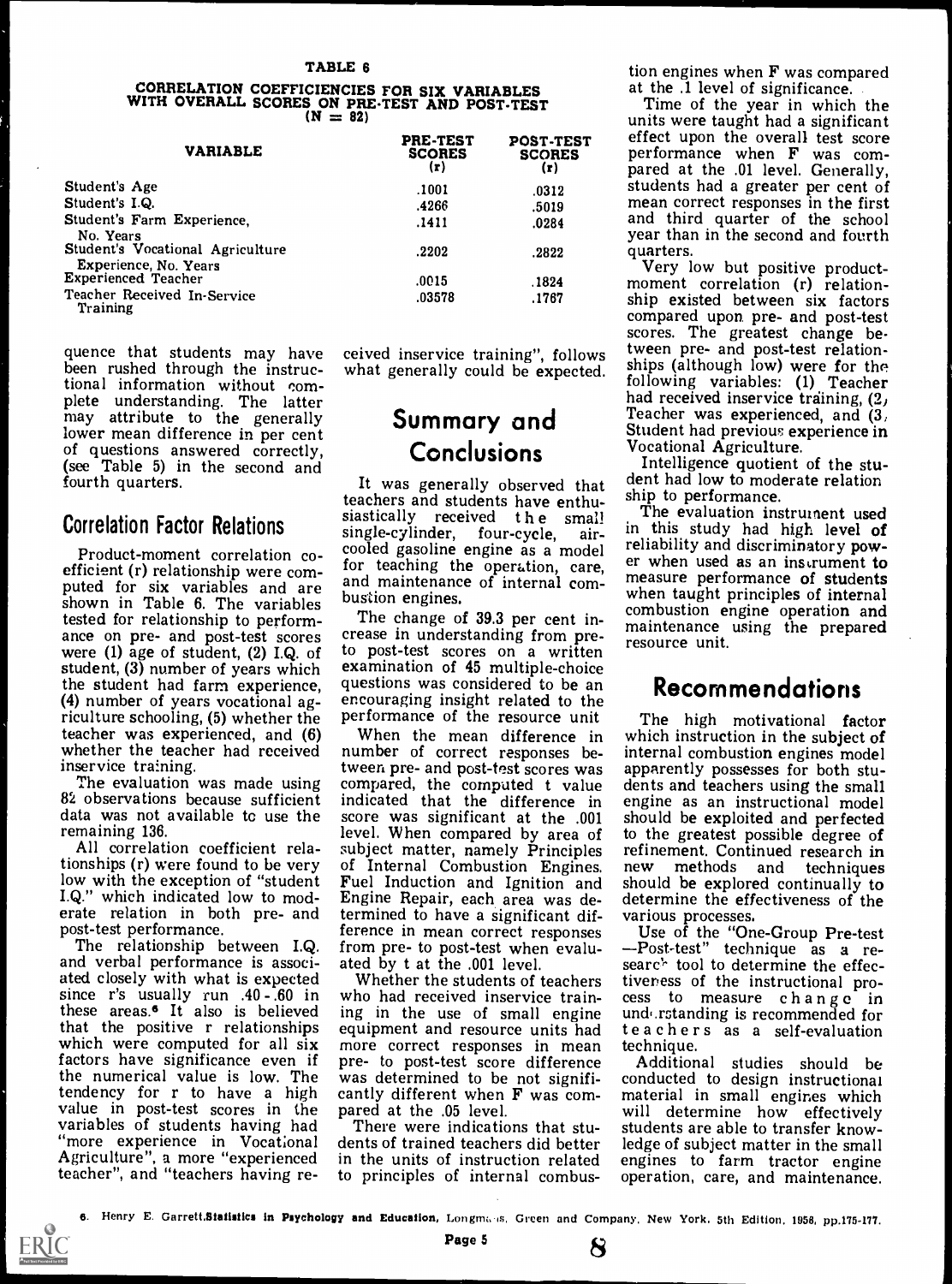# Appendix I Student Reference Literature

BEST COPY AVAILABLE



## **Literature**

| Farm Tractors, Engineering Bulletin FT53-A.<br>National 4-H Supply Service, 1968.         | Cost per Copy<br>\$1.00 |
|-------------------------------------------------------------------------------------------|-------------------------|
| Repair Instructions III, MS 4750-48. Briggs-Stratton Corporation.                         | *                       |
| General Theories of Operation, MS-3553-24<br>Briggs-Stratton Corporation.                 | $\ast$                  |
| Illustrated Parts List, MS-4255-108, Briggs-<br><b>Stratton Corporation.</b>              | *                       |
| Operating & Maintenance Instructions, Form No. 27842-108,<br>Briggs-Stratton Corporation. | *                       |
| 7 orque Manual, P. A. Sturtevant Co.                                                      | *                       |
| 140W to Read, Use, and Care for Micrometers, L.S.<br>Starrett Co.                         | ∗                       |
| No cost in quantities for largest class.                                                  | \$1.00                  |

Page 7

 $9$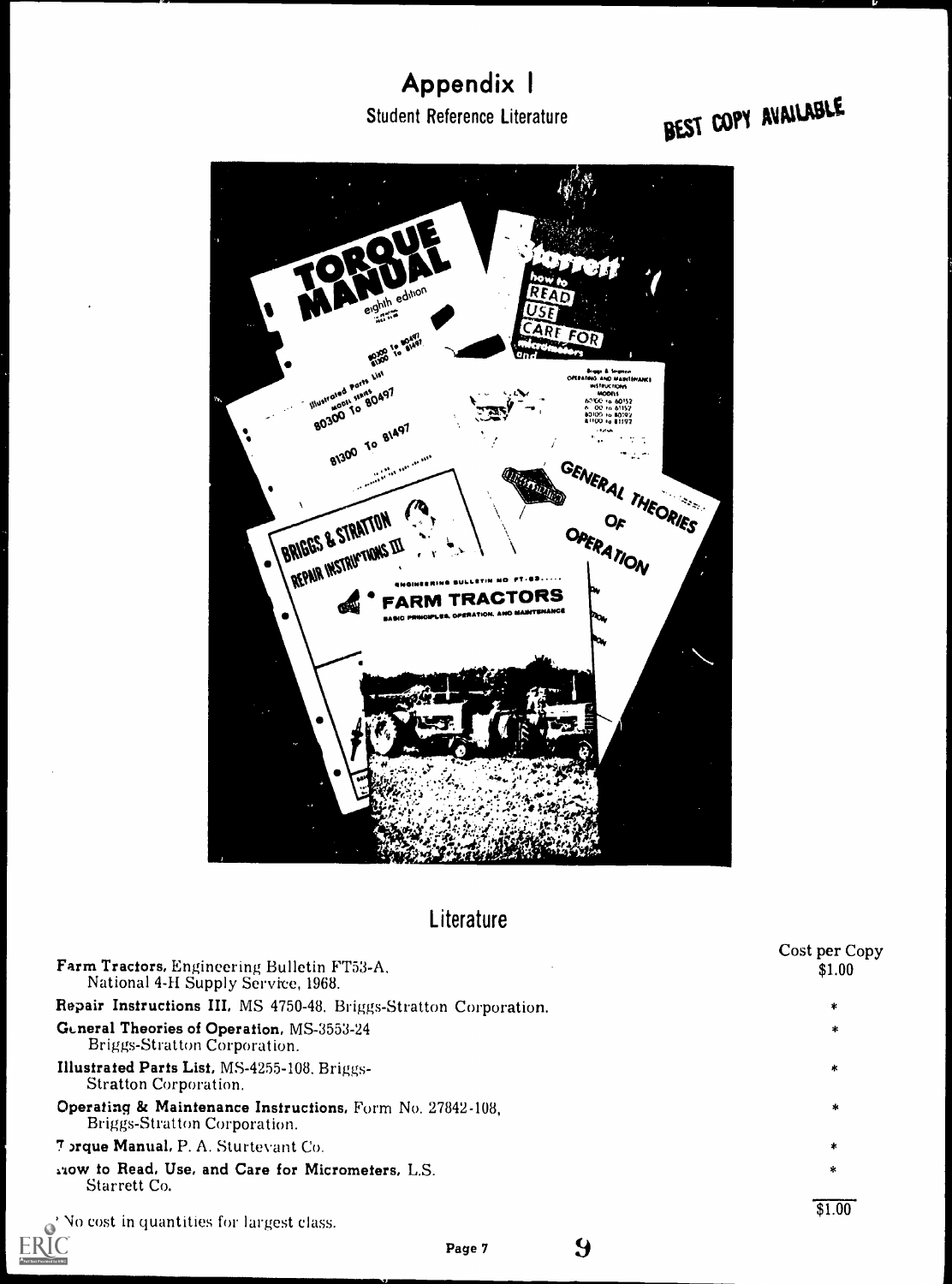# Appendix II Basic Tool Set BS118

(One set recommended per engine)



# BEST COPY AVAILABLE

| Item             |                                   |                                         |                  |
|------------------|-----------------------------------|-----------------------------------------|------------------|
| No.              | Tool                              | <b>Size</b>                             | Cost             |
| $\mathbf{1}$     | Hammer, plastic tip               | $\frac{1}{2}$ lb.                       | \$5.26           |
| $\overline{2}$   | Screw driver, Phillips            | No. $2 \times 4$                        | 2.32             |
| $\boldsymbol{2}$ | Screw driver, standard tip        | $\frac{1}{4} \times 4$                  | 1.89             |
| $\bf{2}$         | Screw driver, cabinet             | $3/16 \times 3$                         | 1.47             |
| 3                | Pliers, needle nose               | 6 inch                                  | 4.21             |
| 4                | Pliers, pump                      | 6 inch                                  | 3.01             |
| 5                | Gauge, feeler                     | .0015-.025, 25 leaf                     | 2.63             |
| $6\phantom{1}6$  | Gauge, spark plug                 |                                         | 1.37             |
| 7                | Ratchet                           | 3a" drive                               | 6.53             |
| 8                | Extension                         | $3" \times 3s"$ drive                   | 1.92             |
| $9\phantom{.}$   | Socket                            | $7/16" \times 3'_{8}$ " drive           | 1.05             |
| 9                | Socket                            | $\frac{1}{2}$ " x $\frac{3}{8}$ " drive | 1.05             |
| 9                | Socket                            | $5/8$ " x $3/8$ " drive                 | 1.47             |
| 9                | Socket                            | $34'' \times 38''$ drive                | 2.06             |
| 10               | Hex Nut Driver                    | $1/4$ $^\prime\prime$                   | 1.9 <sup>°</sup> |
| 11               | Wrench                            | $5/16" - 38"$                           | 1.83             |
| 11               | Wrench                            | $a_8$ " - 7/16"                         | 1.96             |
| 11               | Wrench                            | $7/16$ " - 1/2"                         | 2.06             |
| 12               | Punch, starting                   | $1_{\rm R}$ .                           | 1.68             |
| 13               | Spark tester                      |                                         | 1.65             |
| 14               | Plug gauge, breaker point plunger |                                         | .45              |
| 14               | Plug gauge, valve guide           |                                         | 2.15             |
| 15               | Valve spring compressor           |                                         | 2.25             |
| 16               | Puller, flywheel                  |                                         | .50 <sub>1</sub> |
| 17               | Compressor, piston ring           |                                         | .95              |
| 18               | Clutch wrench                     |                                         | 1.85             |
| 19               | Holder, flywheel                  |                                         | 3.35             |
| 20               | Piston ring expander              |                                         | 2.80             |
| 21               | Piston land wear gauge            |                                         | .50 <sub>1</sub> |
|                  |                                   | Total Basic Tool Kit, each              | \$43.88          |

Page 8 10

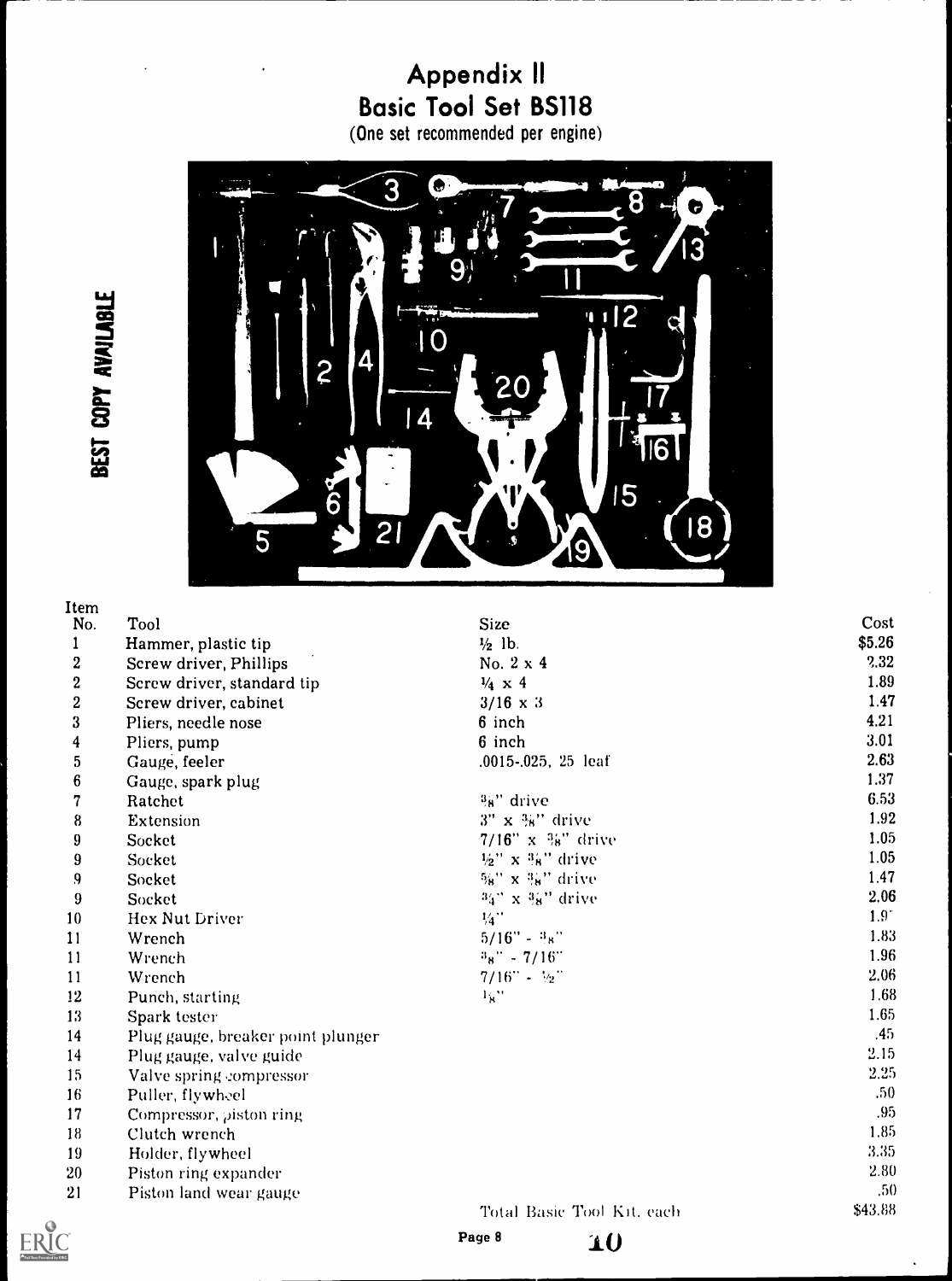# Appendix Ill Secondary Tool Set BS108

(One set recommended for each three engines)

# BEST COPY AVAILADLE



| Tool                                                                | <b>Size</b>                         | Cost     |
|---------------------------------------------------------------------|-------------------------------------|----------|
| Dial Indicator Set                                                  |                                     | \$15.39  |
| Micrometer, outside                                                 | $0 - 1$                             | 16.40    |
| Micrometer, outside                                                 | $2 - 3$                             | 21.15    |
| Allen Wrench Set                                                    |                                     | 3.71     |
| Wrench, Torque meter                                                | $0-600$ in. lb.                     | 49.11    |
| <b>Cylinder Compression Gauge</b>                                   | $0-300$ lbs.                        | 20.53    |
| <b>Telescoping Gauge</b>                                            | $2\frac{1}{8}$ " - $3\frac{1}{2}$ " | 6.35     |
| <b>Telescoping Gauge</b>                                            | $3/4$ $-1/4$                        | 4.70     |
| <b>Small Hole Gauge</b>                                             | .200-.300                           | 4.00     |
| Tachometer, dial type, direct<br>reading Stewart-Warner Model 757-W |                                     | 12.70    |
|                                                                     | Total Secondary Tool Kit            | \$154.04 |
|                                                                     |                                     |          |



Page 9

 $\sim$   $\sim$ 

1.1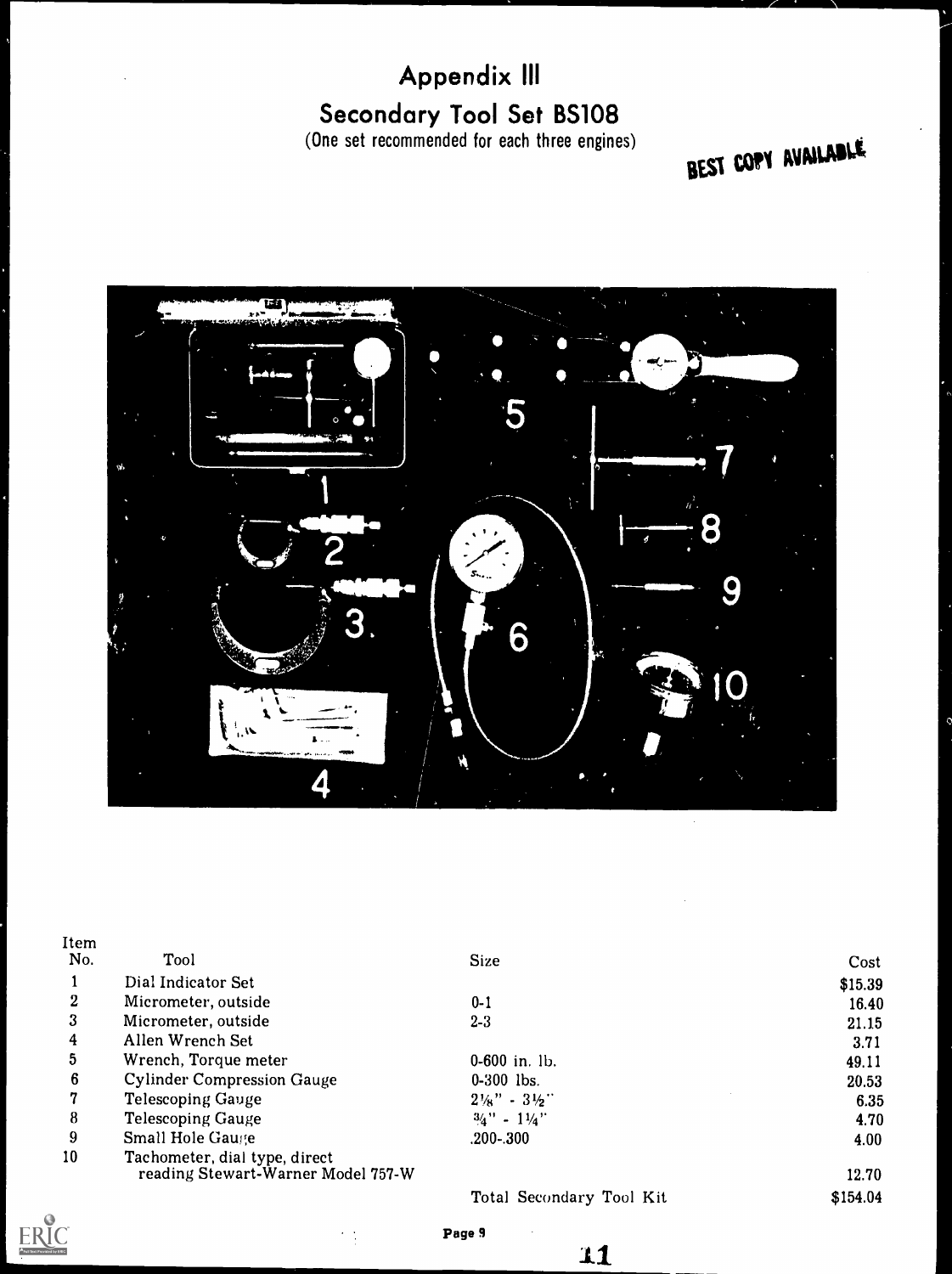# Appendix IV Special Laboratory Equipment (For Instructor)



 $ERIC$ 



| Item<br>No.    | No.<br>Each | Item                                                                                      | Cost             |
|----------------|-------------|-------------------------------------------------------------------------------------------|------------------|
| 1              | $1$ ea.     | Sleeve, oil seal installation, shop<br>constructed                                        |                  |
| $\overline{2}$ | $1$ ea.     | Test Spark Plug, 3/16" gap (substitute<br>for BS 19051 spark tester), shop<br>constructed | .80              |
| 3              | $1$ ea.     | Battery Dry Cell, 6 volt Lantern                                                          | .50 <sub>1</sub> |
| 4              | $2$ ea.     | Test Leads with Alligator Clips, shop<br>constructed                                      |                  |
| 5              | $1$ ea.     | Timing Leads, Circle (360°) Protractor,<br>Post No. 1532A-6                               | 1.25             |
| $6\phantom{1}$ | $1$ ea.     | Torque Wrench Adapter, 4 inch, Shop<br>Constructed                                        |                  |
| $\mathbf 7$    | $1$ ea.     | Graduated Cylinder, 50 ml plastic base                                                    | 2.00             |
| I Ratings Line |             | TOTAL COST                                                                                | \$4.55           |
|                |             |                                                                                           |                  |
|                |             |                                                                                           |                  |
|                |             |                                                                                           |                  |
|                |             |                                                                                           |                  |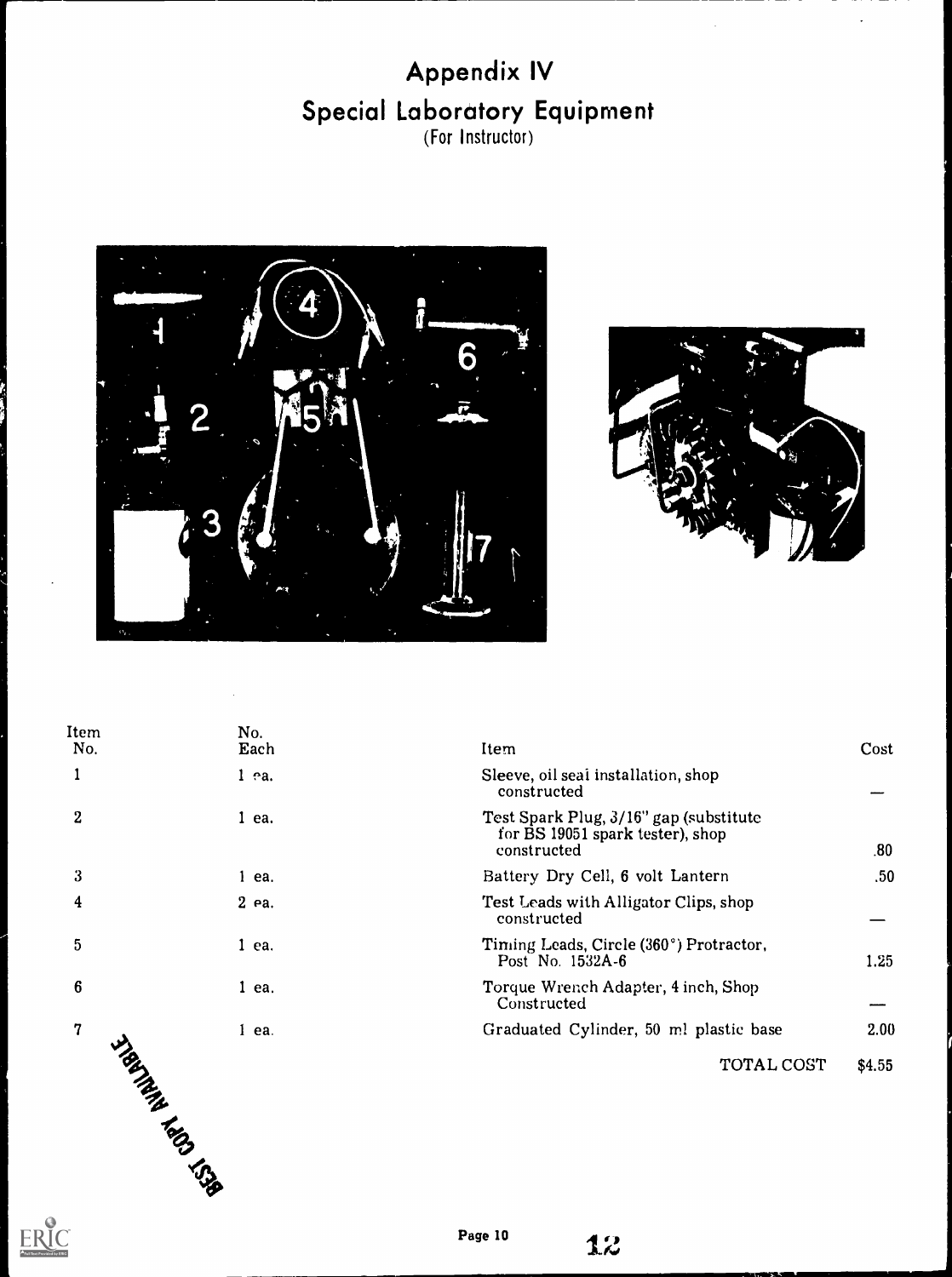# Appendix V

#### Evaluation Instrument

QUESTION: Which of the following positions of crankshaft rotation is the exhaust valve of a four-cycle engine starting to open?



a.

b.







C.



will normally be in the block of a four-cycle, one cylinder gasoline engine?

| - а.      |     |  |
|-----------|-----|--|
| $\Box$ b. | - 2 |  |
| ——c. 3    |     |  |
| - P       | 4   |  |

QUESTION: What is the name of the device in spark ignition engine that mixes gasoline and air in the proper proportions?

| _a. cho <b>k</b> e |  |
|--------------------|--|
| b. cylinder_       |  |
| __c. carburetor    |  |
|                    |  |

d governor

QUESTION: Size of an internal combustion engine is usually ex- pressed in

- a. weight in pounds b. compression
	- pressure

c. piston displacement \_c. piston displace<br>\_d. torque output

 $\alpha$ UESTION: The magneto system  $\lambda$   $\mu$ of most gasoline engines generates an electric spark by

- a the incorporation<br>of a small battery
- 
- b. the rapid opening<br>& closing of points c a condenser of the
	- proper capacity<br>magnets moving d. magnets moving...<br>past the armature poles

QUESTION: Which of the following describes the secondary winding of an ignition coil?

| vy wire |                        |  |  |
|---------|------------------------|--|--|
|         | b. a few turns of hea- |  |  |

- vy wire<br>c. a few turns of fine
	- wire
- d. many turns of fine wire

QUESTION: A governor acting on the principal of centrifugal force is known as the

| a. vacuum type_     |
|---------------------|
|                     |
| Le. mechanical type |
|                     |

**QUESTION:** Which of the followis not a part of the ignition coil?

a. core b condenser c. primary winding

d secondary winding

**QUESTION:** How many valves **QUESTION:** The "compression ra-<br>will normally be in the block of a tio" in a given size of engine is QUESTION: The "compression racontrolled by the design of the engine. This could be altered by which one of the following?

- a. advance the spark...
	- and clean carbon from the valves  $\Box$ b. increase the intake valve in length and

- diameter<br>install c. install <sup>a</sup> super- charger and use a rich fuel mixture
- 

d. change the volume of the combustion chamber by using a thicker cylinder head gasket.

QUESTION: The micrometer pictured below is set to read:



QUESTION: Which would be a reason for honing a cylinder to oversize?

|            | __a. vertical score |
|------------|---------------------|
| ___b. flat |                     |
|            | $\ldots$ 001" taper |

.d. .001" out-of-round

QUESTION: Which of the following is equal to a torque wrench reading of 60 foot-pounds?

| 720 inch-pounds    |
|--------------------|
| b. 180 yard-pounds |

- <sub>c</sub>. 60 millimeters
	- gram

\_d. 210 meter-grams

of fine lowing spark plug appearances most clearly indicates the possibil-QUESTION: Which one of the folity of too "rich" a fuel mixture?

> a. dry or damp black soot on insulator or shell burned and badly eroded electrode <sup>c</sup> light tan or brown

> > insulator

d. black, wet deposits.

on insulator and shell

QUESTION: Which of these air cleaners can be cleaned with soap and water?

 $3.11$ 

- <sub>——a.</sub> metallic mesh \_\_\_\_\_\_\_b. dry-type paper
- c oil bath
	-



Page 11



d.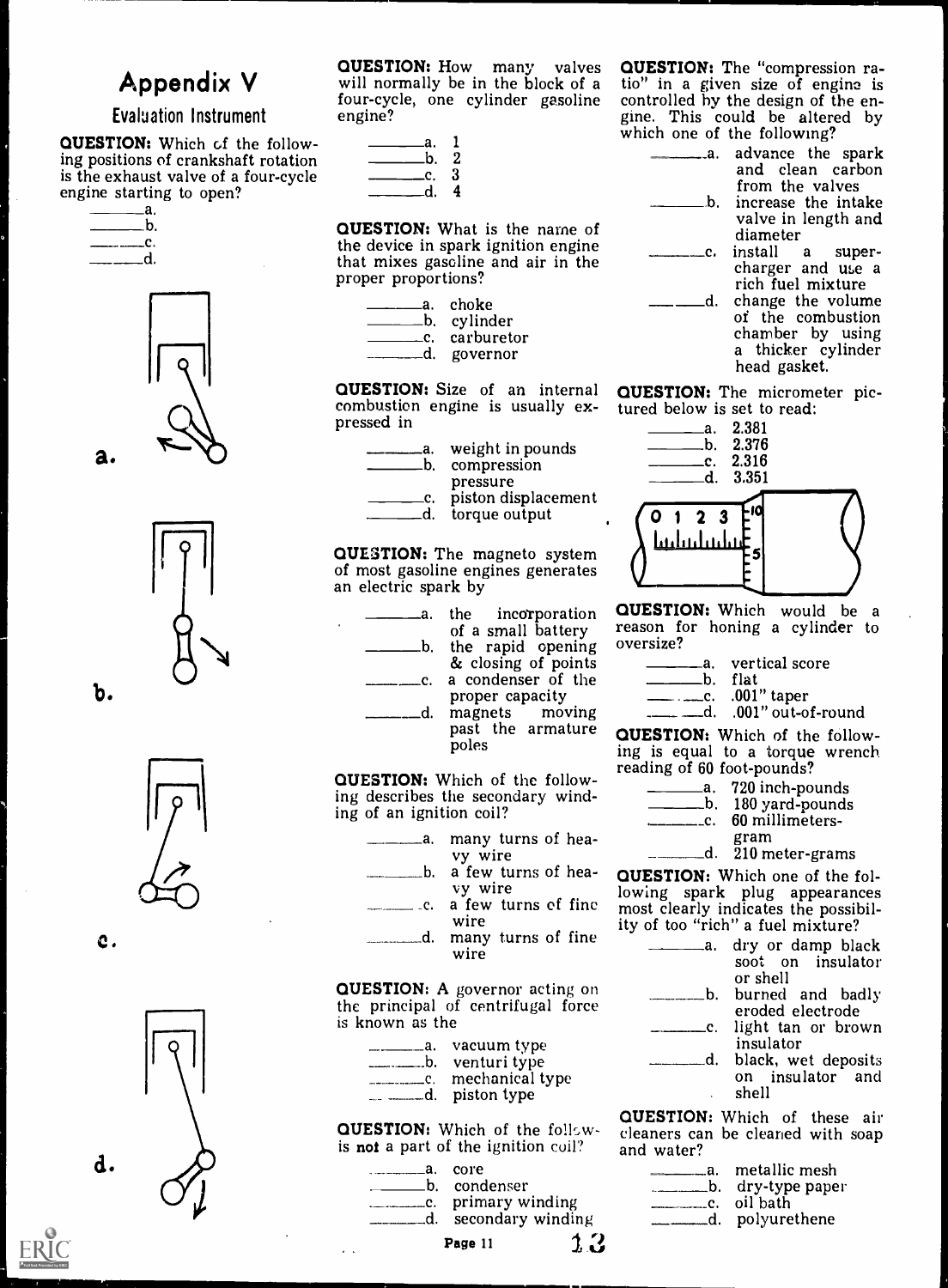**QUESTION:** Which type of gauge **QUESTION:** Richness or leanness should ordinarily be used tc mea- sure magneto air gap?

| a. inside calipers  |
|---------------------|
| b. outside calipers |
|                     |
| d. round wire       |

QUESTION: One of the reasons engine is to

| _a.       | make valves open plete of<br>further |  |
|-----------|--------------------------------------|--|
|           | b. keep valves cooler                |  |
| $\Box$ C. | place valves in time                 |  |
| d.        | increase compres-                    |  |
|           | sion                                 |  |

| _a. ohms                 |
|--------------------------|
| b. volts                 |
| <u>_</u> __c. resistance |
| .d. far <sub>a</sub> ds  |

**QUESTION:** A condenser is most<br>actively functioning<br>the healter and area of a carburetor that is de-

| а.<br>b.       | when the breaker<br>points open<br>when the breaker | ed area o<br>signed to<br>the air? |
|----------------|-----------------------------------------------------|------------------------------------|
| $\mathbf{c}$ . | points close<br>after the spark plug                |                                    |
|                | fires                                               |                                    |
| $\mathbf d$ .  | when the primary<br>coil stops function-            |                                    |
|                | ing                                                 | QUESTIC                            |
|                | $\mathbb{R}$ STION: The combustion pres-            | successful<br>$h$ aise at 1.       |

**QUESTION:** The combustion pres-<br>sure of a gasoline engine cylinder is greatest when the piston is located

| -a. at bottom dead cen- |  |
|-------------------------|--|
| ter                     |  |
| b. several degrees      |  |
| past bottom dead        |  |
| center                  |  |
| c. at dead center       |  |
| d. a few degrees past   |  |
| top dead center         |  |
|                         |  |

**QUESTION:** Secondary voltages engines differ mainly in their in a small gasoline engine may be as high as

| __a.    15 volts |
|------------------|
| $-b.$ 150 volts  |
| c. 1,500 volts   |
| d. 10,000 volts  |

QUESTION: Diesel engines are distinguished from other types of internal-combustion engines by their use of

| $\mathbf{a}$ . | the four-stroke cy-<br>cle only     |  |
|----------------|-------------------------------------|--|
| b.             | ignition by heat of                 |  |
|                | compression                         |  |
| $\mathbf{c}$ . | very low compres-                   |  |
|                | sion ratio<br>air blast fuel injec- |  |
|                | tion                                |  |

**QUESTION:** Richness or leanness **QUESTION:** In comparing two-cy-<br>of mixtures burned in an engine is cle vs. four-cycle engines, which of referred to as

| a. octane of fuel     |  |
|-----------------------|--|
| b. volatility of fuel |  |
|                       |  |

d vapor being burned

for adjusting valve clearance of an **unclearately** how many complete revolutions make valves open plete one cycle? QUESTION: In a two-cycle engine how many complete revolutions must the crankshaft make to com-

| __a. one<br>___b. two |         |  |
|-----------------------|---------|--|
|                       |         |  |
| _____c. three         |         |  |
|                       | d. four |  |

**QUESTION:** When a condensor is **QUESTION:** What part of the ig-<br>checked for capacity, the unit of mition system controls the time<br>current flows to the spark plug? nition system controls the time current flows to the spark plug?

|                | _a.    induction coil |
|----------------|-----------------------|
|                | b. ignition coil      |
| $\mathbf{c}$ . | breaker assembly      |
|                | d. lead wire          |

e core

**QUESTION:** What is the constrictsigned to ir rease the velocity of the air?

| .a. tunnel           |
|----------------------|
| .b. venturi          |
| $\equiv$ c. air foil |
| .d. valve            |

QUESTION: In order to operate successfully every engine must have at least three primary functional systems. These are

| _a. | magneto, spark      |      |             |
|-----|---------------------|------|-------------|
|     | plug and condenser  |      |             |
| b.  | spark plug, breaker |      |             |
|     | points, and com-    |      |             |
|     | pression            |      |             |
|     | compression,        | fuel | <b>QUES</b> |
|     | and magneto         |      | 6 volur     |
|     | compression,        | fuel | pressic     |
|     | and ignition        |      |             |
|     |                     |      |             |

QUESTION: Diesel and gasoline

| $\ldots$ $\ldots$ C.<br>$\equiv$ $\equiv$ $\equiv$ $\sim$ d. | ignition methods<br>cylinder blocks<br>fuel systems and<br>cylinder assemblies<br>ignition methods<br>and cylinder as-<br>semblies | <b>QUESTI</b><br>cylinder<br>the bloc<br>procedu |
|--------------------------------------------------------------|------------------------------------------------------------------------------------------------------------------------------------|--------------------------------------------------|
|                                                              |                                                                                                                                    |                                                  |

ignition by heat of have the following type carbure-QUESTION: A two-cycle chain saw engine will be expected to tor

| ——a. float  |  |
|-------------|--|
|             |  |
| c. diaphram |  |
| d. rotary   |  |

cle vs. four-cycle engines, which of the following is the most accurate statement?

a. a four-cycle and two-cycle engine of<br>the same horsepower will be of ap-<br>proximately equal<br>weight.

weight. a two-cycle engine will start faster

and easier.<br> $\ldots \ldots \ldots$  c. a two-cycle engine will normally run smoother than a four-cycle.

d. a two-cycle engine is simpler in con- struction and design

sion ratio of about QUESTION: One cylinder gasoline engines operate at a compres-

- a. 6 to 1
- b.  $9$  to  $1$
- c. 12 to 1 d. 15 to 1

QUESTION: Which of the following spark plug insulator descriptions best indicates a "hot" spark plug?

|                | __a. long      |  |
|----------------|----------------|--|
| $\_\_$ b. thin |                |  |
|                | ___c.    thick |  |
|                | .d. short      |  |

QUESTION: As breaker points wear, timing of a spark ignition engine will be:

| _____a. advanced          |  |
|---------------------------|--|
| _b. retarded              |  |
| ___c. no change in timing |  |
| d. wear only effects      |  |
|                           |  |

compression, fuel QUESTION: If a piston displaced 6 volumes in the cylinder, the compression ratio of the engine is

| __a. 5:1    |  |
|-------------|--|
| ____b, 6:1  |  |
| _____c. 7:1 |  |
| d. $8:1$    |  |

<sup>---------a.</sup> fuel systems and **QUESTION:** When fastening the ignition methods cylinder head of a small engine to fuel systems and the block, which of the following procedures should be followed?

| . <u>.</u> a .                       | rotate each of the  |
|--------------------------------------|---------------------|
|                                      | head bolts one-     |
|                                      | quarter turn        |
| $\mathbf{a}$ . $\mathbf{b}$ .        | use a socket wrench |
|                                      | with a handle 12    |
|                                      | inches long         |
| $\ldots$ . $\mathbf{c}_{\mathbf{r}}$ | tighten the bolts   |
|                                      | evenly following    |
|                                      | proper order        |
| . d <i>.</i>                         | tighten down the    |
|                                      | bolt nearest the    |
|                                      | muffler port before |
|                                      | tightening the oth- |
|                                      | ers                 |



Page 12  $14$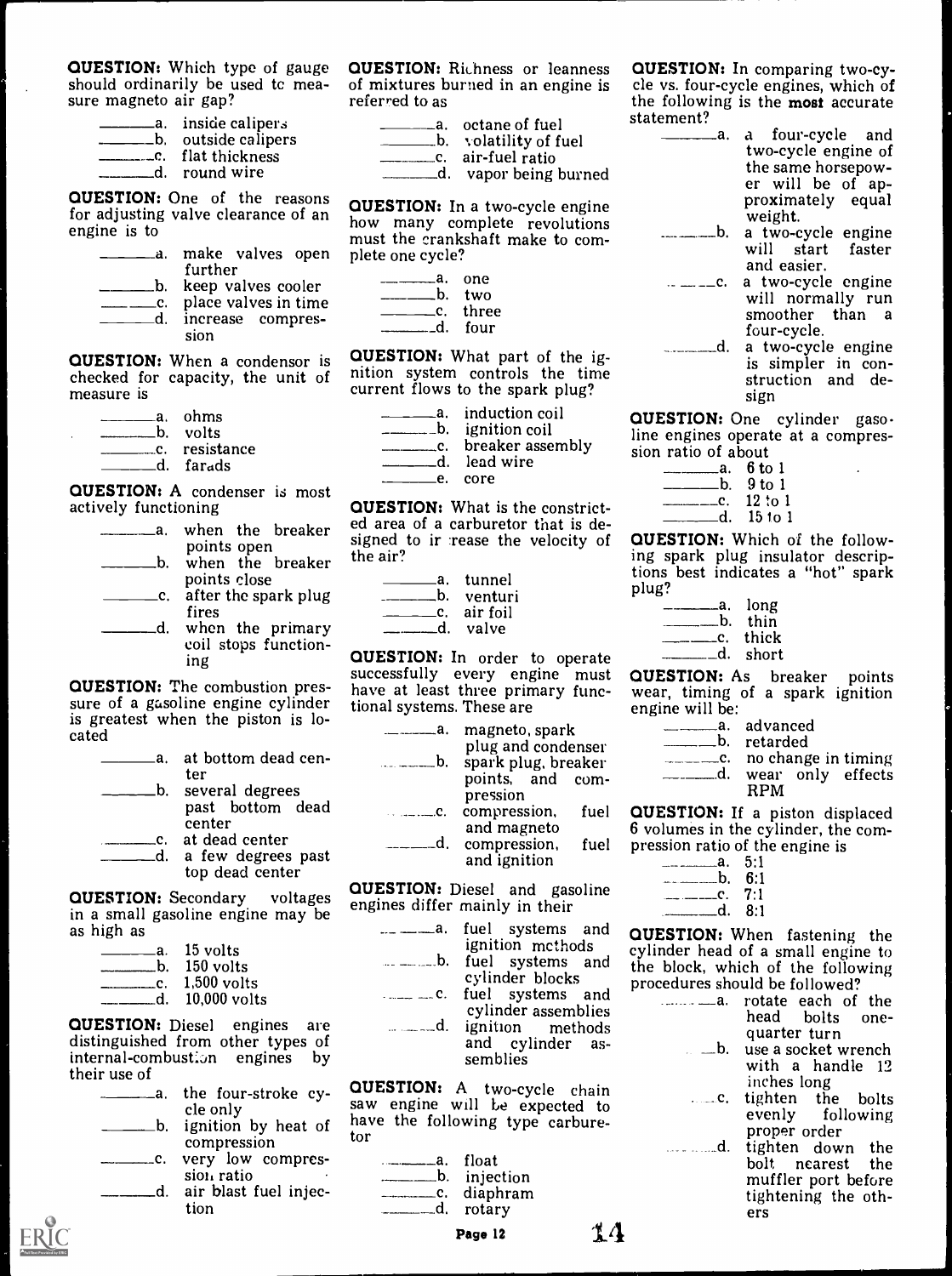QUESTION: The angle or surface of the valve seat should match what part of the valve?

| __b. head               |  |
|-------------------------|--|
| __c. margin<br>.d. dish |  |

QUESTION: The normal wear on most cylinders is greatest near the

| .a.    valve chamber   |  |
|------------------------|--|
| b. top of the cylinder |  |
| C. center of the bore  |  |
| d. bottom of the bore  |  |

QUESTION: What should be done when crankshaft end-play is insufficient?

| use a thicker mag-<br>.а.<br>neto plate | ing type<br>air-fuel r |
|-----------------------------------------|------------------------|
| use special bush-<br>b.                 | on the in              |
| ings on the crank-<br>shaft             |                        |
| use additional end<br>plate gasket      |                        |
| replace the crank-<br>shaft             |                        |

small gasoline engine carburetor is set to manual specifications with a

| _a. ruler       |
|-----------------|
| b. feeler gauge |
| _c. micrometer  |
| d. depth gauge  |

QUESTION: A machine which converts heat of burning gases into as a:

| a. prime mover |
|----------------|
| .b. motor      |

c. blast furnace

d. heat engine

QUESTION: Stroke of the piston is expressed in:

| -------------a. inches of movement |  |
|------------------------------------|--|
| in the cylinder                    |  |

- in the cylinder degrees of crankshaft rotation
- c. pounds of force ex-<br>erted on flywheel
	- ounces

QUESTION: Which of the following type engines does not take an have: air-fuel mixture into the cylinder on the intake stroke.

\_\_\_a. external combustion

b. spark - ignition c compression - ignition

d. vacuum - ignition

**QUESTION:** The float level in a with the crankshaft throw, the pis-**QUESTION:** When the connecting **QUESTION:** Which of the follow-<br>rod is in exact parallel alignment ing mechanisms causes the valve rod is in exact parallel alignment ton is said to be positioned on:

a dead center <u>b.</u> power stroke <u>\_\_</u>\_\_c. bore sight

d. 360 degree alignment

rotating movement is referred to occurs during engine operation is QUESTION: The reference to the exact time that ignition spark occurs during engine operation is expressed in:

|    | a. speed of light                      |
|----|----------------------------------------|
|    | b. degrees of crank-<br>shaft rotation |
|    |                                        |
|    | c. angle of connecting<br>rod          |
| d. | seconds between                        |
|    | electric discharges                    |

d. torque valve in the crankshaft gear to the cam-<br>ounces shaft gear is such if the crank gear QUESTION: The relationship of the crankshaft gear to the cam-<br>shaft gear is such if the crank gear<br>has 16 teeth the cam gear will

| __a. 16 teeth |   |
|---------------|---|
| b. 21 teeth   |   |
|               | ٠ |
| .d. 32 teeth  |   |

QUESTION: Which of the followof a four-cycle engine to be lifted from its seat?

|             | .a. wedge   |  |
|-------------|-------------|--|
|             | _b. guide   |  |
|             | __c. spring |  |
| $d_{\perp}$ | – cam       |  |